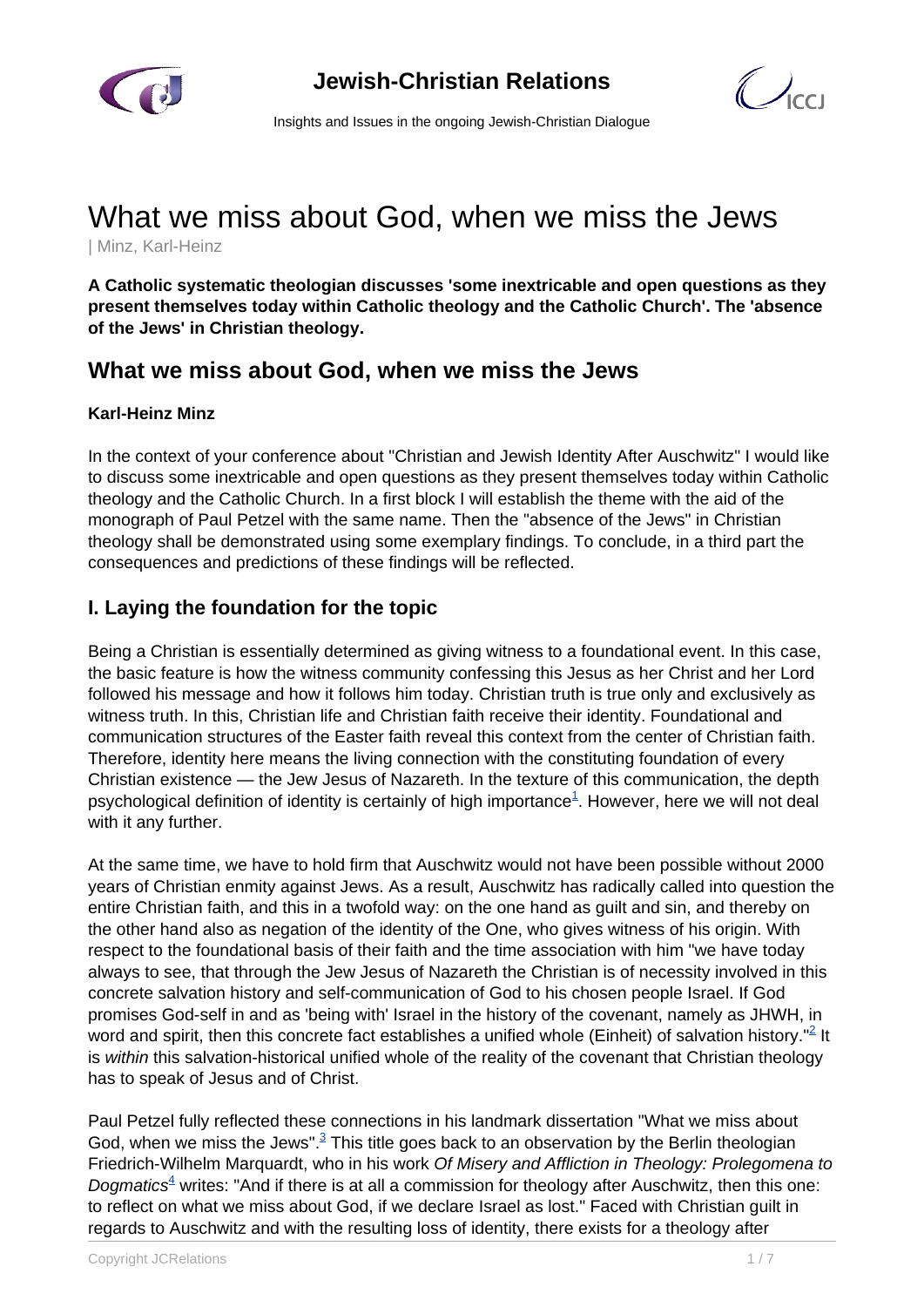Auschwitz the demand for a radical rethinking. "A theology that does not want to deny her own tradition, has to soberly and self-critically admit that any political and legal chasing away of the Jews in history was preceded by their theological disqualification, and that their social exclusion from their contemporary world was preceded by their theological excommunication from salvationhistorical life contexts.<sup>"5</sup>

Markings and pointers for such a rethinking can be outlined with the help of the present work of Petzel. Accordingly, and beginning with the witness character of Christian existence, Christian "theology has to work on a form, in which the being-in, -with and -for Israel of it's Lord is reenacted, and which provokes a corresponding life practice of Christians".<sup>6</sup>

In this respect the monstrous event of the Shoah represents itself as a radical calling into question or even falsification of the Christian witness, because Christian Jew-hatred is an abysmal denial of Jesus. Nevertheless, even faced with the *menetekel* "Auschwitz",<sup>7</sup> Christian grief work is still sorely missing.<sup>8</sup> Quite the contrary: the reception of already existing theologies of a positive evaluation of the relationship between Christians and Jews, as for example the 1981 "Freiburg guidelines for the learning process Christians Jews", $9\overline{9}$  occurs, if at all, only against strong resistance. At the same time however, remarkable negative judgments are still felled about Jews and continue to be handed down.

An analysis of Christian theology has to come to the conclusion that everything Christian is permeated by the Jewish. Church, theology and faith remain dependent on Israel and win their identity only because of Israel and from Israel. In regards to Jesus a Lutheran totaliter aliter (qualitatively opposite) as definition of the relationship between Old and New Testament has, according to F.-W. Marquardt, to be excluded. $10$  Instead, the task remains to search for a "Christologic" — and therein a "Theologic" — "in which, in contrast to prevailing traditions, Christological statements not function as motif for the theological liquidation of the Jews, but proximity and attachment to the Jews are actually recognized and initiated."<sup>11</sup> Positive: according to the Council declaration Nostra aetate no. 4, which has been emphasized by Pope John Paul II as decisive turn in the relations between Christians and Jews, "Israel stands irrevocably in the covenant. Only within the space that the arch of this covenant covers, can Christian theology search for the Jews and their importance for its own speaking about God".<sup>12</sup> The permanent dependence "of Christians on the Jews in standing before God, repeats itself in speaking about God". $^{13}$  If Christians deny or distort this permanent vocation of Israel, they deny or ideologically misrepresent at the same time God's saving action.

# **II. The actual state of the description of the relationship**

In view of the numerous activities within the Catholic Church one may get the impression that — 50 years after Auschwitz — the required new definition of the relationship — also talked about in newer official church pronouncements — might actually be in full operation and would have made substantial headway. Landmark documents have been available for a long time, e.g. the paper of the Conversation Circle "Jews and Christians" of the Central Committee of the German Catholics, dated May 8, 1979, with the title "Theological focuses of the Jewish-Christian dialogue", as well as the "Guidelines for the correct representation of Jews and Judaism in preaching and catechesis of the Catholic Church", dated June 24, 1985, of the Vatican Commission for the Religious Relations with the Jews within the Office for Christian Unity.

Looking more closely, however, it becomes clear that in most cases these are simply alibi activities which leave the status quo with respect to the Jews unchanged: Jews are not recognized as beings in their own right, but are still subjected to presumptuous Christian definitions. A few examples from the field of scientific theology and from the 1993 Catechism of the Catholic Church may help to elucidate this. A widely circulated Children's Bible of the publisher Herder in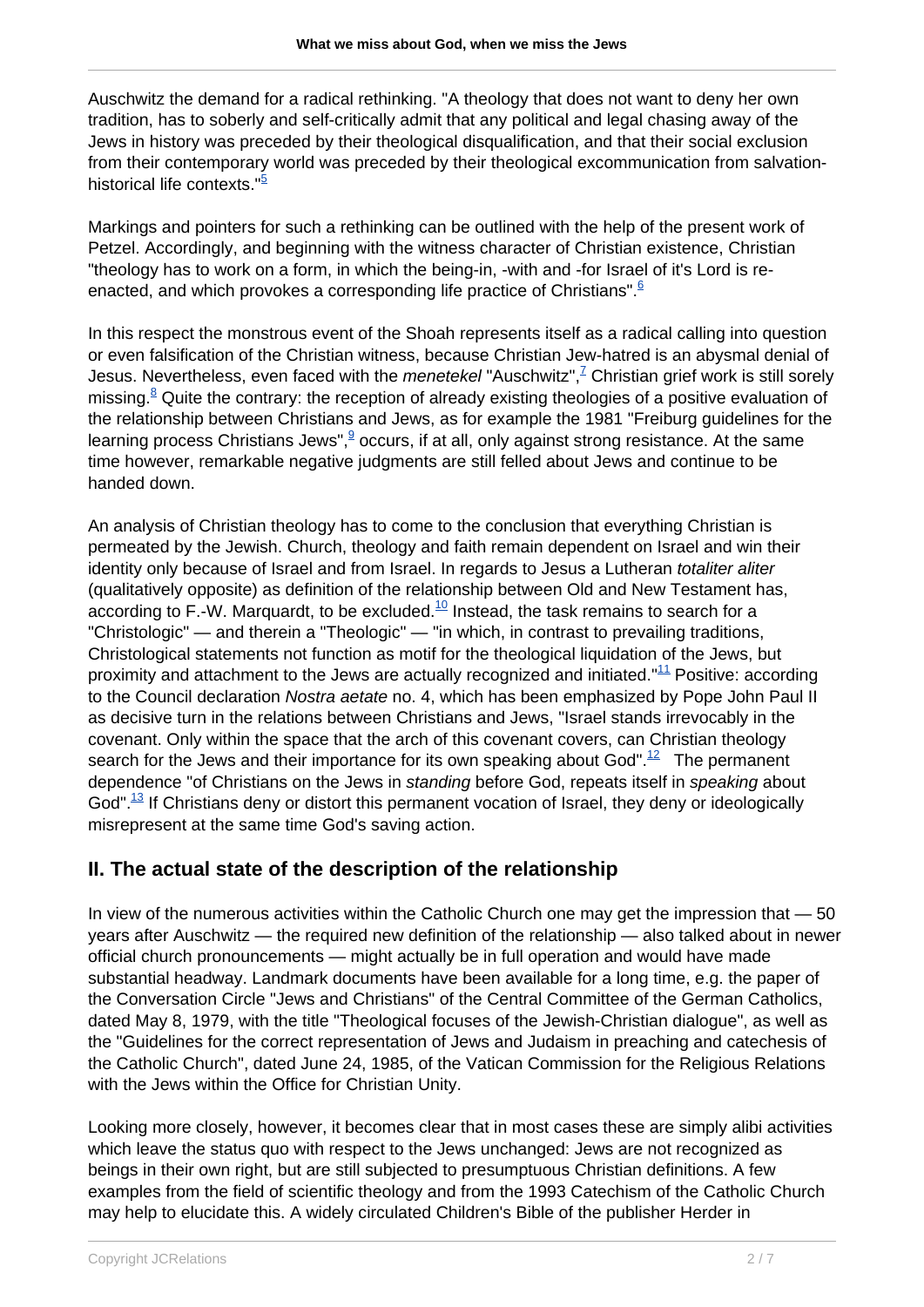Freiburg/Breisgau provides an impression of the current status of catechesis.

#### **1.) An example from the catechesis**

A Bible for children, edited by Elmar Gruber, "The Bible Narrated in 365 Stories", can be seen as a representative random sample from the field of the catechesis..<sup>14</sup> It is a "Selective Bible", in which those narratives are incorporated "that are especially fundamental for the Christian faith and those that are well known and popular. Above all, the selection wants to give a contiguous picture about the history of God with humanity" (so the editor in his introduction). However, this purpose was missed completely since the editor presents a point of view, which depicts Jewry at the time of Jesus as a collective in decline, which can then, with the coming of Jesus of Nazareth, be dismissed as negative background. The mistaken harmonizations between the gospels as well as the missing reading aids and theological explanations add to the problem. All narratives are marked by a fundamentalist understanding of the Bible; the drawings of John Haysom can be characterized as Edelkitsch similar in style to those in the Watch Tower magazine; they obstruct an understanding of the biblical message.

This "biblical storybook for children and adolescents" (so the reference on the fouth page of the book cover) contains numerous and grave anti-Judaisms, which, according to contemporary official Church statements about proper relations between Christians and Jews, should not be acceptable anymore. Some examples may suffice: Jews are seen as negative foil of Christianity, Pharisee bashing, untenable anti-Jewish polemic, assignment of guilt for the death of Jesus and acquittal for the despot Pilate, anti-Jewish callousness motif, contention of a Jewish collective guilt for the death of Jesus.

The Church's reasons for giving the imprimatur for this book are unintelligible. This Children's Bible is an example of the way in which anti-Jewish prejudices in catechesis are spread despite better knowledge and in stark contrast to positive Church statements. The majority of readers will not be able to successfully withstand this wave of anti-Jewish prejudices that the book contains.

## **2.) Examples from scientific theology**

In a scientific lecture, in 1995, the Catholic Old Testament scholar, Frank-Lothar Hossfeld, still sticks to his opinion, that the relationship between Old and New Testament/Covenant has to be described as fundamentally *totaliter aliter*, as qualitatively opposite.<sup>15</sup> On the other hand, a covenantal theology in Jewish terms is categorically refused. In this case, he disqualifies the covenantal theology of Rabbi Leo Baeck with the following words: "If the covenant with God and the people is eternal as Baeck says in interpretation of Jewish tradition, then there exists absolutely no reason anymore at all for the conception of a New Covenant." In this way Hossfeld depreciates Baeck's thinking as "theological lyricism". The Jewishness of Jesus is leveled with a non-valid and senseless — comparison from music history, when he argues: "The fact of Ludwig van Beethoven's birth in Bonn has little to do with the composition of his nine symphonies. The fact of Jesus' Jewishness can, in my opinion, not completely account for his life and work."

In the case of these disqualifications of a *totaliter aliter* the statements of the teaching office of the Church are not at all taken into account. Beyond this, there is in the teachings of Jesus no reason given that would allow Hossfeld to call for a theology of the breaking of the covenant.

However, with this opinion he takes the point of view of Franz Alt, the "hobby theologian" (so his self-appraisal in replication to Micha Brumlik) who in his distinctly anti-Jewish book "Jesus — the First New Man", $\frac{16}{16}$  claims, "Not only the speeches and teachings of Jesus were somehow different; he was very different — the greatest contrast to his Jewish environment that one can imagine." One gets the impression that Hossfeld in his expositions and valuations does not use an exegetical method that is as unprejudiced as possible, but that fear played a role — a fear that has it's basis in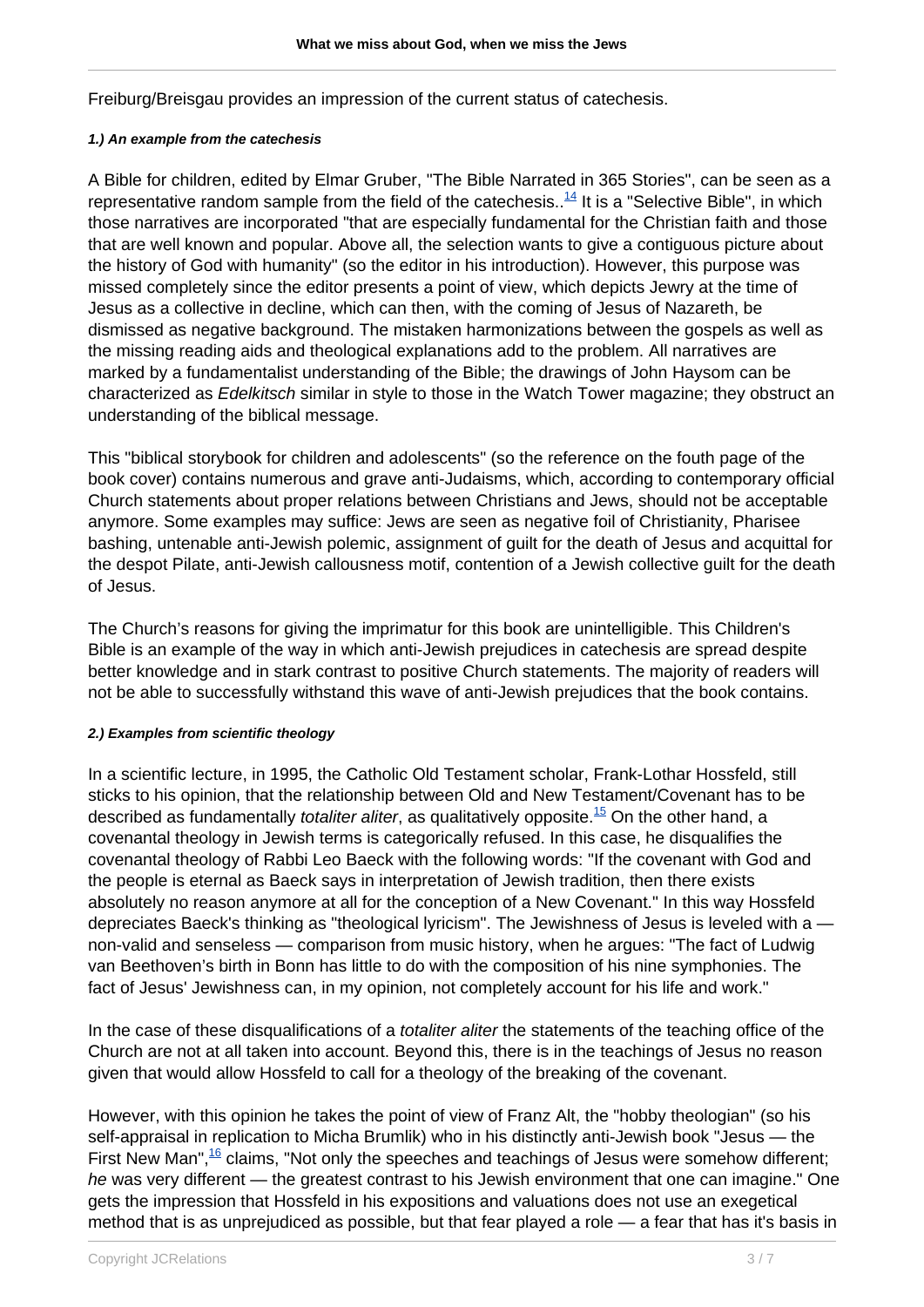a claim of Christian absoluteness, fear also to subject his own work to a revision. It is an anti-Jewish ideology, in which Jews are not recognized and paid their respect as people in their own right, but made to serve a very subjective interpretation of Old Testament theology and its presumptuous definitions.

The New Testament scholar Helmut Merklein descibes in volume 111 of the Stuttgart Bible Studies Israel as Unheilkollektiv, (disaster collective). Interpreting Lk 13:3,5 he writes: "Jesus considers it futile to argue over who is a sinner in Israel and who is not. Rather, the divine verdict means all, because all are sinners without exception. All of Israel is a disaster collective. There remains for her only one last chance: her turning around. $117$ 

In the 3rd re-worked edition that appeared in 1989, however, it says on the same page: "Jesus considers it futile to argue over who is a sinner in Israel and who is not. The whole of Israel is confronted with the judgment of divine wrath. There remains for her only one last chance: her turning around." The term Unheilkollektiv as such is here indeed deleted and the "prospect" of penalization formulated in a more restrained fashion; in the matter itself, however, nothing has been taken back of the "Christian" prejudice against Israel. The Protestant New Testament scholar Erich Graesser, to whom the present volume is dedicated, is one among others, who represent a similar point of view against the decision of the Synod of the Protestant Church of the Rhineland of January 10, 1980, For the Renewal of the Relationship between Christians and Jews, as well as against the theology of the two ways of salvation of Franz Mussner.  $^{18}$ 

As already in the case of Adolf Harnack's lectures on The Essence of Christianity (Berlin, Winter semester 1899/1900), so also here and today can Christian theologians construct a negative foil that shows a Jesus, who as "the absolute dispenser of salvation" (as for example in the sense of the Dogmatics of Karl Rahner) is used for the exegetical development of a (dogmatic!) atonement theology, and that according to the scheme: disaster collective — collective guilt — Christological atonement theology. The salvation-mediating function of the Tora as grace $19$  is thereby left unmentioned or radically re-interpreted in Christological and dogmatic ways at the expense of Israel. In particular the question arises, how such an evaluation of Israel as "disaster collective" can at all be derived from Jesus' understanding of the Torah. It should only be mentioned here that comparable anti-Jewish constructs can be found in other theological disciplines, as for example in dogmatics and moral theology. All considered, Charlotte Klein's study of the situation in 1975, Theology and anti-Judaism: A study of present-day German theological literature,<sup>20</sup> has not lost its actuality and urgency even so many years after its appearance. Faced with a still prevailing and rejuvenating theological anti-Judaism and anti-Jewish prejudices, a reprint of this book seems a necessity.

## **3.) The catechism of the Catholic Church**

The anti-Judaisms mentioned come from Catholic professors of theology, that is from representatives of the Church's teaching office, so also in the new Catechism of the Catholic Church of 1993 one finds a clearly negative image of Jews and Jewry.

The Conversation Circle: Jews and Christians, of the Central Committee of German Catholics, dated May 18, 1995, decided on a Zwischenruf (Vocal Interruption or interrupting call) to this World Catechism. It is indeed a symptom of repression when the Executive of the Central Committee decided not to publish the text of the declaration for the time being. Only after it had been presented to the main editor of the Catechism, Archbishop-Coadjutor Dr. Christoph Schoenborn O.P., Vienna, wanted the Executive deliberate on it again.

The Zwischenruf mentions in particular three areas of deficiency.

1. "The relationship between both Testaments of the one Christian Bible appears in an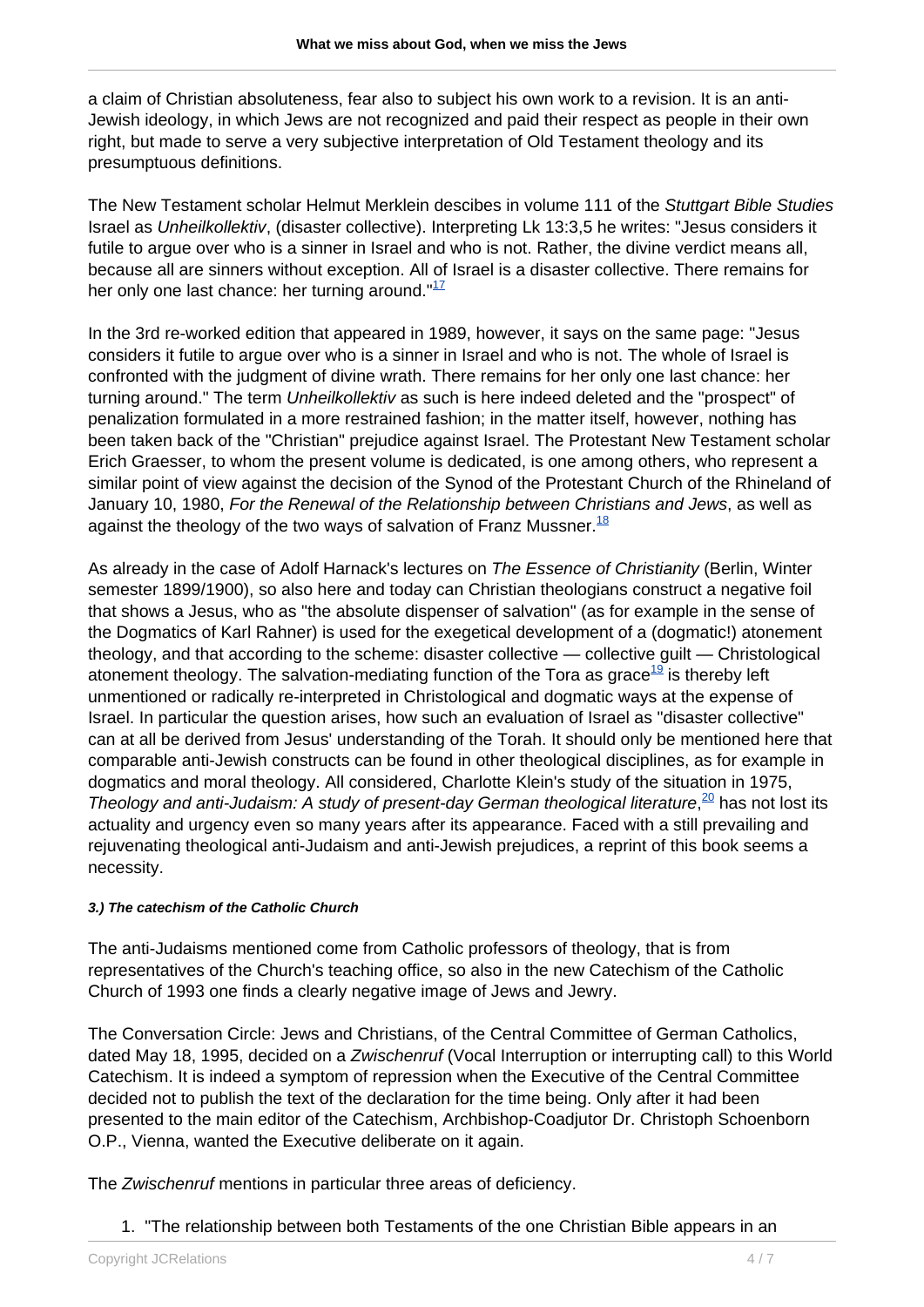indistinct twilight. On the one hand the independent revelational character of the 'Old Testament' is repeatedly emphasized (121-123, 129). On the other hand it is generally relativized. The reason for this is, above all, the fact that the 'Old Testament' is usually read according to a 'typological' method of interpretation, as imperfect pre-form (typos), which finds its perfection only in the New Testament, and that against the affirmation of its independent value (121). Whatever God says in the 'Old Testament' is, according to this typology, oriented towards the New Testament and finds its finality only here (140). This shows itself, for example, in the way some important themes are presented, which are here listed shortly:

The prophetic promises of love have been fulfilled in the new and eternal covenant (2787). The execution of Jesus announces the destruction of the Temple in Jerusalem (586). The old Jewish law is a 'disciplinarian' (Galatians 3:24) to lead Israel towards Christ (708). The Law is the preparation for the Gospel; it offers to the New Testament 'types' to demonstrate the new life according to the Spirit (1964). The Jewish exile stands in the shadow of the cross, and the 'holy remnant', which returns from the exile, is an image of the church (710). The word of Augustin, 'The New Testament is hidden in the Old, the Old is revealed in the New' is cited without a theological reflection (129, 2763). — This kind of typology will of necessity give the impression that the Hebrew Bible is the imperfect pre-cursor of the New Testament. The Catechism holds the two Testaments together through typology. This leads to the danger of dissolving the history of biblical Israel and Judaism's constitutive memory in this history. For this reason the typological approach, as it is applied here, can just be a milder form of the disinheritance of Israel, from which the church in other announcements had already distanced itself.

- 2. The church's anti-Judaism is not addressed at all. It has its roots in the separation of the early church from Judaism. This in turn led to anti-Jewish polemic already in the New Testament and was disseminated widely in the church through some predecessors of the Catechism. The failure to address this anti-Judaism is hard to understand today. A Catechism after the Shoah should have mentioned the history of guilt of the earlier Catechisms, name their consequences and draw the necessary conclusions.
- 3. The Catechism misses the opportunity to present the renewed relationship of Jews and Christians as signs of hope amidst a world that appears unredeemed and as challenge to work separately/together for the coming of the kingdom of God."

So far the Zwischenruf. Jewish participants in the Conversation Circle criticize especially the discriminatory explanations to "Messiah" and "Mission". The Catechism says in no. 674: "The coming of the glorified Messiah depends in any time of history, that he is recognized by 'all of

Israel' (Rom 11:26) which is now partially 'hardened' (Rom 11:25), 'so that they would not 'believe' Jesus (Rom 11:20) ... the entry of the 'full number' of Jews (Rom 11:12) into the Messianic kingdom, following the 'full number of gentiles' (Rom 11:25) will give to the people of God the possibility to realize the 'full measure of Christ' (Eph 4:13), in which 'God will be all in all' (1 Cor 15:28)."

A Jewish member of the Conversation Circle had the following criticism: "It is the purest anti-Judaism when the Jews are made liable for the fact that the Messiah has not yet come. Israel is robbed of its independence, if everything concerning Israel is only to be seen as preparation for the new covenant (cf. no. 762, 710). Elsewhere a conception of mission is being presented that also includes the Jews, which the Catholic Church seemed not to have done anymore since Vatican II (no. 846, 849). Especially serious are the references to typology, which are almost always presented as the only possible interpretation of the Hebrew Bible (no. 1964, 1094)."

In the background of this anti-Jewish description of the relationship appears — again — a claim to an absoluteness of Christianity, which stands in incommensurable contrast to the numerous positive church announcements. The Catechism does not show any dogmatic consequences from the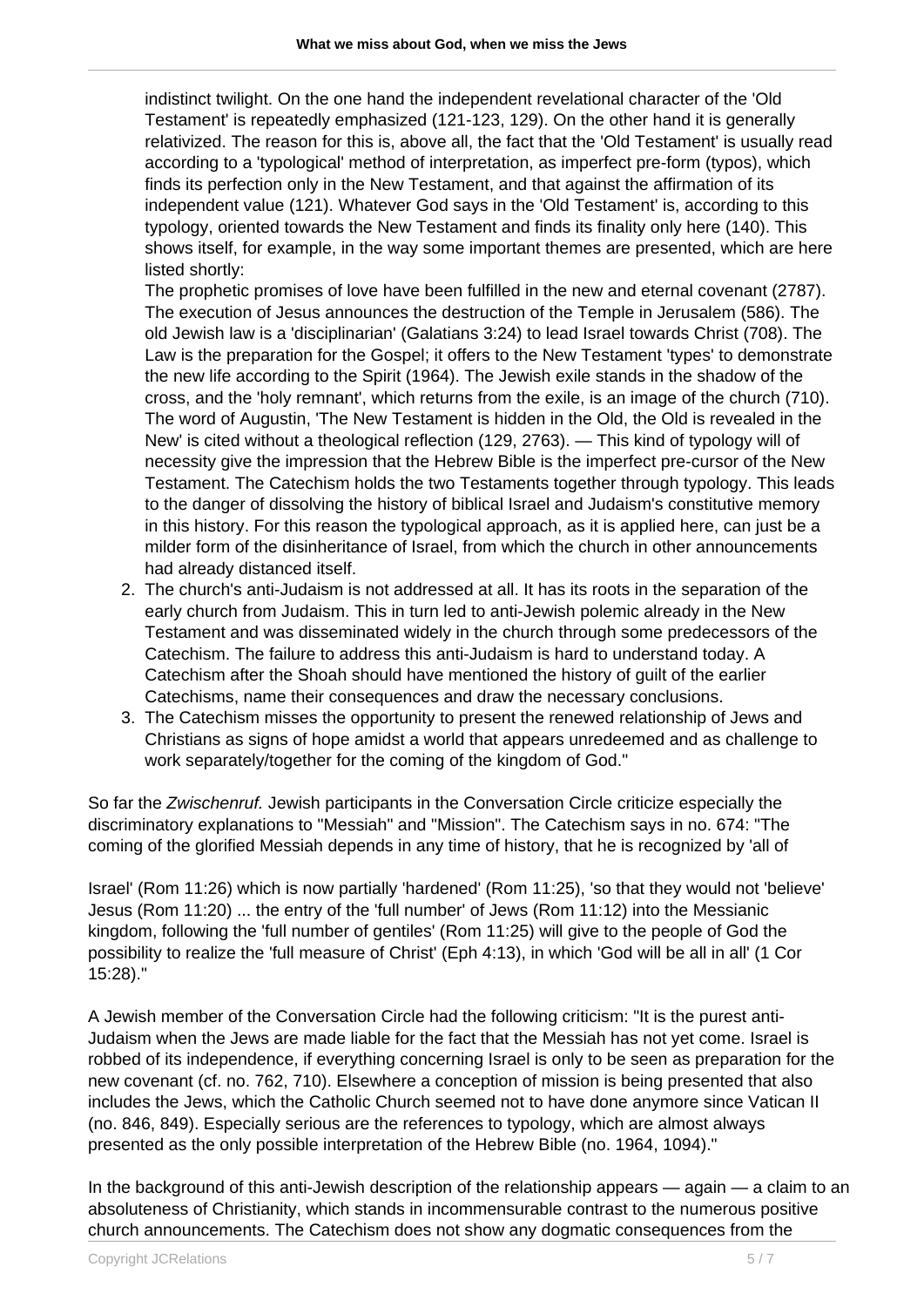speech of Pope John Paul II before Jews in Mainz on November 17, 1980, where he said that Rom 11 is still valid, that the covenant of God with the Jews has not been abrogated.

Out of this ambivalent and negative finding arises the question: how can a dialog between Christians and Jews still occur today at all, if in it the Jews are missing or are still missionized by Christians and theologically monopolized? Do these unambiguous statements in the new Catechism of the Catholic Church not make every real dialog between Christians and Jews impossible? They draw no substantial consequences from the menetekel "Auschwitz."

## **III. The consequences of a missing Christian identity "after Auschwitz"**

The demonstrated examples from scientific theology and the field of catechesis have shown that the "absence of the Jews", even 50 years after Auschwitz, still prevent the formation of a Christian identity. Paul Petzel confirms this finding within the framework of his cognitive-theological study. Christian grief work is still missing because "the preconditions for a mourning for the Jews are realiter largely nonexistent in church and theology. The maximally possible in this respect appears to be the thinking-out of such grief ... grief work in this respect hardly describes the work of Christian theology, it's rather its slaving away at the *horror vacui.*"<sup>21</sup>

"The inability to mourn" (so the known title of A. &. M. Mitscherlich) would have as its precondition that the content of grief were a 'loved object' for the mourning ones (so according to the teaching of Sigmund Freud). That, however, is not true with respect to the Jews. It "was indeed the meanness in the preparation of the Holocaust that lasted for years: the political and legal chasing away of the Jews from their contemporary human environment. After that has been destroyed, the demand for grief is now, according to analytical terms, absurd." $^{22}$  How much more is this true in regards to the anti-Jewish basic sludge in Christian mentalities — right into our time. Christian anti-Judaism and antisemitism consist of traditional prejudices. Sociological findings show that anti-Judaism/antisemitism concerns prejudices that are handed down by stereotypical thinking. Handed down prejudices prove themselves always as more powerful vis-a-vis those acquired in the present time. A dismantling of anti-Judaism/antisemitism has to begin with these structures. $\frac{23}{2}$ 

According to the examples demonstrated above, a dismantling of these anti-Jewish prejudices has certainly not occurred in the Catholic Church and is not now seriously occurring. The historian Jacob Katz evaluates the situation very soberly. In his opinion it is doubtful that "such a revision is theologically possible at all" within the Christian churches today. Critics of such a revision have argued convincingly that the attempt to abolish antisemitic teachings would overturn the entire teaching structure of Christianity. It has also been shown that with the most important modern theologians the development of Christian doctrine includes the thought of Christian superiority, and thereby a negative appraisal of Jews and Judaism."<sup>24</sup> Katz therefore, thinks it probable that a rehabilitation of Judaism within the framework of Christianity remains an esoteric enterprise, limited only to a small elite. Reality confirms this finding.

Theologically this means a falsification of the Christian witness and therefore of the Christian truth. After having gone through the previous practice and doctrine of Christians, we are left with an open question — comparable to Émile Zola's *J'accuse*. The Christ witnessed in Christian faith appears as witness for the prosecution. P. Petzel closes his investigation, What we miss about God, if we miss the Jews, with the following questions to us Christians: "We have finally to ask, whether the word about God's salvation in Christ, which the 'theology under the word' has to proclaim, does not turn against it as a word of judgment. Does the One who is testified to by theology not come up, sub signo temporis, as a counterwitness, as a witness for the prosecution? ... the Jewish non signifies that Christian theology knows not to answer these questions sufficiently, if at all. It will have to remain silent to these questions. But with these open questions theology remains itself questionable. Does the One who asks these or similar questions, possibly speak as in Mt 25:41: